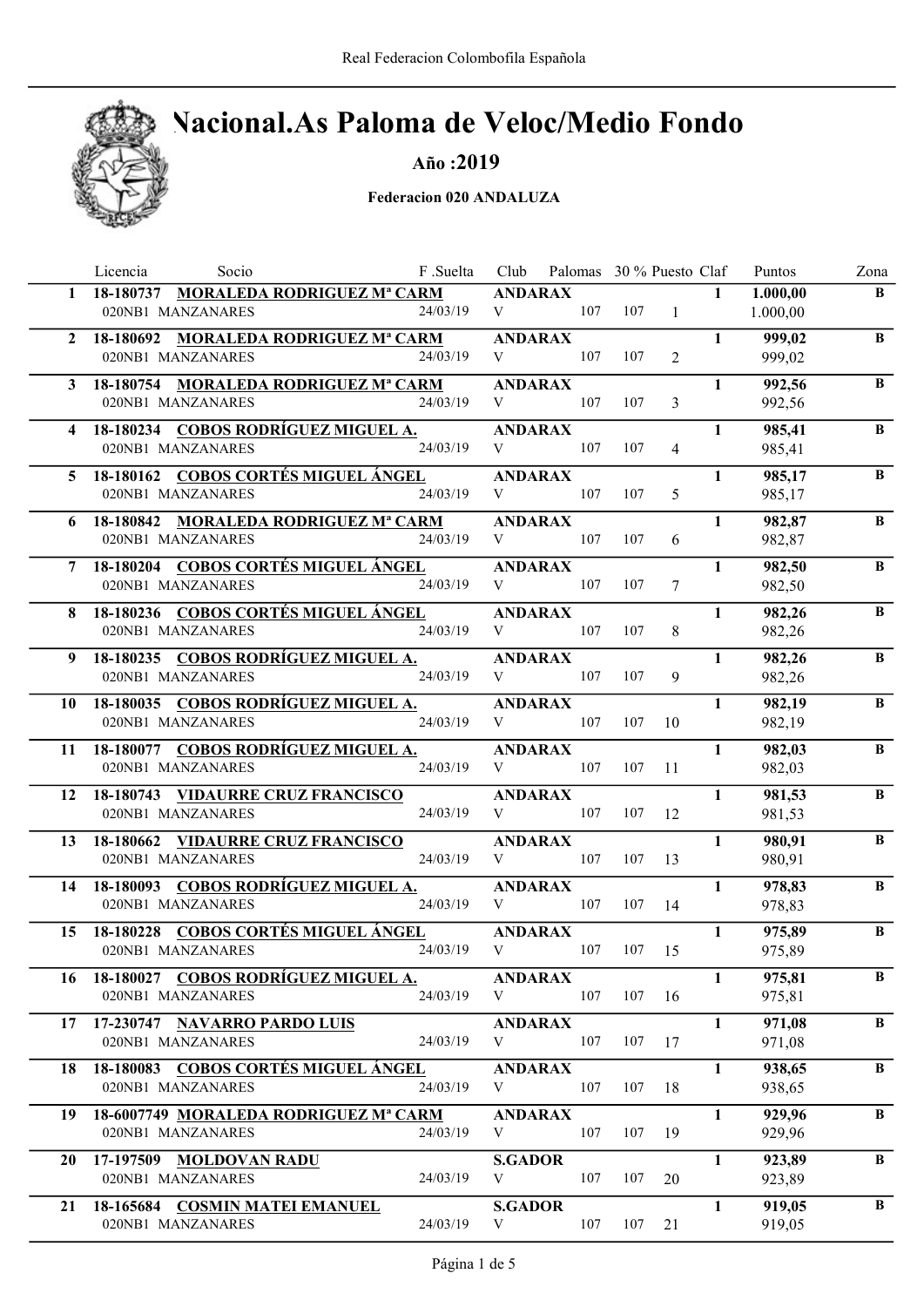## Nacional.As Paloma de Veloc/Medio Fondo

Año :2019

|    | Socio<br>Licencia                                          | F .Suelta | Club                | Palomas 30 % Puesto Claf |     |    |              | Puntos              | Zona         |
|----|------------------------------------------------------------|-----------|---------------------|--------------------------|-----|----|--------------|---------------------|--------------|
| 22 | 18-165648 COSMIN MATEI EMANUEL                             |           | <b>S.GADOR</b>      |                          |     |    | $\mathbf{1}$ | 918,71              | $\bf{B}$     |
|    | 020NB1 MANZANARES                                          | 24/03/19  | V                   | 107                      | 107 | 22 |              | 918,71              |              |
| 23 | 18-165597 MATEI ALEXANDRA MARIA                            |           | <b>S.GADOR</b>      |                          |     |    | $\mathbf{1}$ | 918,65              | $\bf{B}$     |
|    | 020NB1 MANZANARES                                          | 24/03/19  | V                   | 107                      | 107 | 23 |              | 918,65              |              |
| 24 | 17-198625 MARTÍNEZ MONEDERO VÍCTOR                         |           | <b>S.GADOR</b>      |                          |     |    | $\mathbf{1}$ | 916,36              | B            |
|    | 020NB1 MANZANARES                                          | 24/03/19  | V                   | 107                      | 107 | 24 |              | 916,36              |              |
|    | 25 17-230754 VIDAURRE CRUZ FRANCISCO                       |           | <b>ANDARAX</b>      |                          |     |    | $\mathbf{1}$ | 914,04              | B            |
|    | 020NB1 MANZANARES                                          | 24/03/19  | V                   | 107                      | 107 | 25 |              | 914,04              |              |
| 26 | 18-180945 VIDAURRE CRUZ FRANCISCO                          |           | <b>ANDARAX</b>      |                          |     |    | $\mathbf{1}$ | 913,77              | B            |
|    | 020NB1 MANZANARES                                          | 24/03/19  | V                   | 107                      | 107 | 26 |              | 913,77              |              |
| 27 | 12-3075<br><b>NAVARRO PARDO LUIS</b>                       |           | <b>ANDARAX</b>      |                          |     |    | $\mathbf{1}$ | 910,37              | B            |
|    | 020NB1 MANZANARES                                          | 24/03/19  | V                   | 107                      | 107 | 27 |              | 910,37              |              |
|    |                                                            |           |                     |                          |     |    | $\mathbf{1}$ |                     | B            |
| 28 | 18-6010033 MORALEDA RODRIGUEZ Mª CARM<br>020NB1 MANZANARES | 24/03/19  | <b>ANDARAX</b><br>V | 107                      | 107 | 28 |              | 905,75<br>905,75    |              |
|    |                                                            |           |                     |                          |     |    |              |                     |              |
| 29 | 18-180652 VIDAURRE CRUZ FRANCISCO                          | 24/03/19  | <b>ANDARAX</b>      |                          |     |    | $\mathbf{1}$ | 899,78              | $\bf{B}$     |
|    | 020NB1 MANZANARES                                          |           | V                   | 107                      | 107 | 29 |              | 899,78              |              |
| 30 | 10-319979 NAVARRO PARDO LUIS                               |           | <b>ANDARAX</b>      |                          |     |    | $\mathbf{1}$ | 897,32              | B            |
|    | 020NB1 MANZANARES                                          | 24/03/19  | V                   | 107                      | 107 | 30 |              | 897,32              |              |
| 31 | 13-200653 NAVARRO PARDO LUIS                               |           | <b>ANDARAX</b>      |                          |     |    | $\mathbf{1}$ | $\overline{897,13}$ | $\, {\bf B}$ |
|    | 020NB1 MANZANARES                                          | 24/03/19  | V                   | 107                      | 107 | 31 |              | 897,13              |              |
|    | 32 17-266243 COSMIN MATEI EMANUEL                          |           | <b>S.GADOR</b>      |                          |     |    | $\mathbf{1}$ | 894,76              | B            |
|    | 020NB1 MANZANARES                                          | 24/03/19  | V                   | 107                      | 107 | 32 |              | 894,76              |              |
| 33 | 18-165732 COSMIN MATEI EMANUEL                             |           | <b>S.GADOR</b>      |                          |     |    | $\mathbf{1}$ | 887,32              | B            |
|    | 020NB1 MANZANARES                                          | 24/03/19  | V                   | 107                      | 107 | 33 |              | 887,32              |              |
| 34 | 18-165798 MOLDOVAN RADU                                    |           | <b>S.GADOR</b>      |                          |     |    | $\mathbf{1}$ | 861,75              | B            |
|    | 020NB1 MANZANARES                                          | 24/03/19  | V                   | 107                      | 107 | 34 |              | 861,75              |              |
| 35 | 16-267789 PÉREZ SABIO MIGUEL                               |           | <b>S.GADOR</b>      |                          |     |    | 1            | 852,50              | B            |
|    | 020NB1 MANZANARES                                          | 24/03/19  | V                   | 107                      | 107 | 35 |              | 852,50              |              |
|    | 16-214209 MATEI ALEXANDRA MARIA                            |           | <b>S.GADOR</b>      |                          |     |    | $\mathbf{1}$ | 838,90              | B            |
| 36 | 020NB1 MANZANARES                                          | 24/03/19  | V                   | 107                      | 107 | 36 |              | 838,90              |              |
|    |                                                            |           |                     |                          |     |    |              |                     |              |
|    | 37 17-198956 SOTO RODRÍGUEZ MIGUEL<br>020NB1 MANZANARES    | 24/03/19  | <b>S.GADOR</b><br>V | 107                      | 107 | 37 | $\mathbf{1}$ | 821,35<br>821,35    | B            |
|    |                                                            |           |                     |                          |     |    |              |                     |              |
| 38 | 17-197846 MARTÍNEZ MONEDERO VÍCTOR                         |           | <b>S.GADOR</b>      |                          |     |    | $\mathbf{1}$ | 802,89              | B            |
|    | 020NB1 MANZANARES                                          | 24/03/19  | V                   | 107                      | 107 | 38 |              | 802,89              |              |
| 39 | 18-180825 VIDAURRE CRUZ FRANCISCO                          |           | <b>ANDARAX</b>      |                          |     |    | $\mathbf{1}$ | 801,95              | B            |
|    | 020NB1 MANZANARES                                          | 24/03/19  | V                   | 107                      | 107 | 39 |              | 801,95              |              |
| 40 | 17-198822 PÉREZ SABIO MIGUEL                               |           | <b>S.GADOR</b>      |                          |     |    | $\mathbf{1}$ | 795,06              | B            |
|    | 020NB1 MANZANARES                                          | 24/03/19  | V                   | 107                      | 107 | 40 |              | 795,06              |              |
| 41 | 18-165613 COSMIN MATEI EMANUEL                             |           | <b>S.GADOR</b>      |                          |     |    | 1            | 793,15              | B            |
|    | 020NB1 MANZANARES                                          | 24/03/19  | V                   | 107                      | 107 | 41 |              | 793,15              |              |
| 42 | 18-165699 MATEI ALEXANDRA MARIA                            |           | <b>S.GADOR</b>      |                          |     |    | $\mathbf{1}$ | 792,95              | B            |
|    | 020NB1 MANZANARES                                          | 24/03/19  | V                   | 107                      | 107 | 42 |              | 792,95              |              |
|    |                                                            |           |                     |                          |     |    |              |                     |              |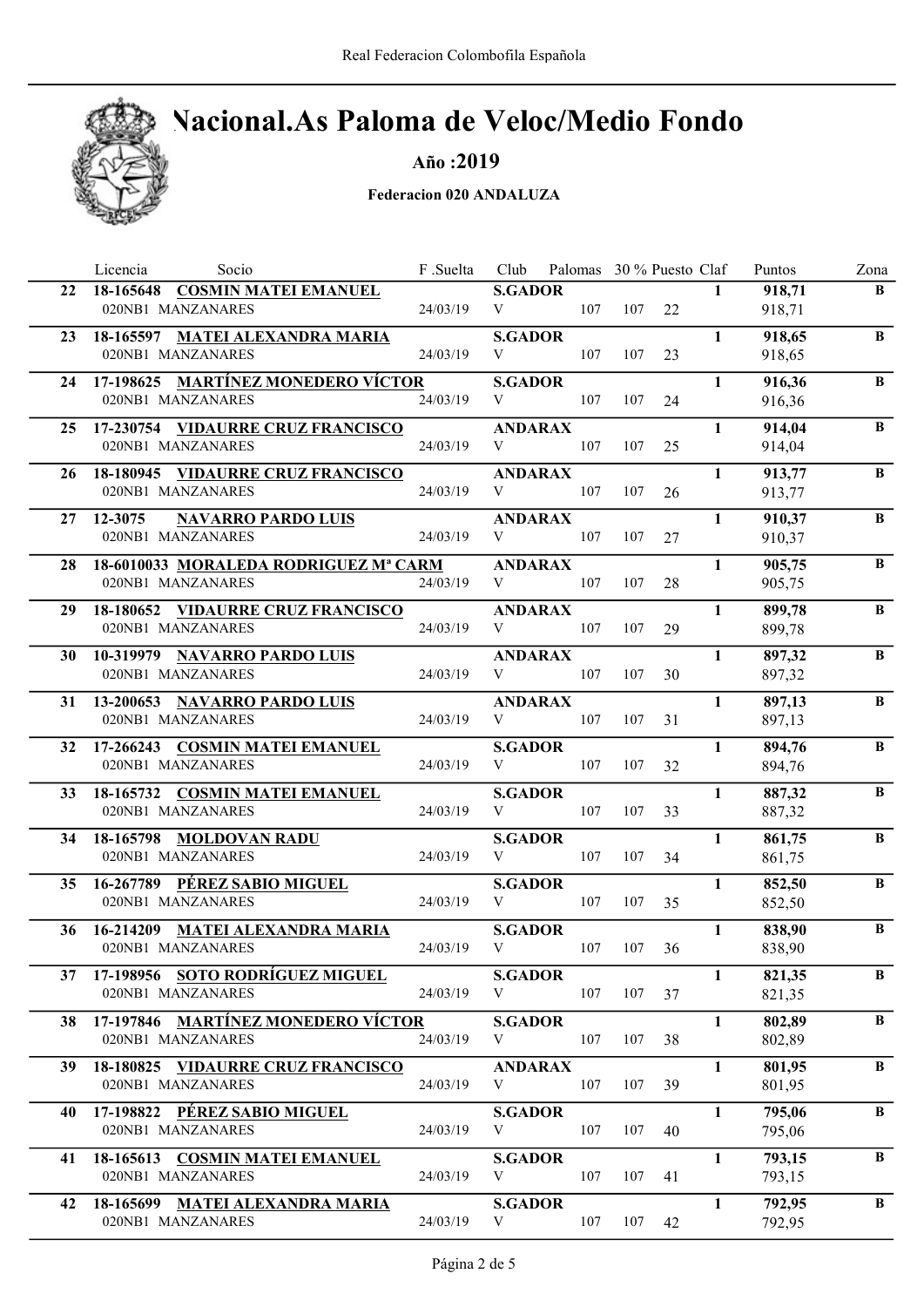

Año :2019

|    | Licencia<br>Socio                                         | F .Suelta | Club                | Palomas 30 % Puesto Claf |     |    |              | Puntos           | Zona     |
|----|-----------------------------------------------------------|-----------|---------------------|--------------------------|-----|----|--------------|------------------|----------|
| 43 | 18-165411 MOLDOVAN RADU                                   |           | <b>S.GADOR</b>      |                          |     |    | $\mathbf{1}$ | 787,40           | B        |
|    | 020NB1 MANZANARES                                         | 24/03/19  | V                   | 107                      | 107 | 43 |              | 787,40           |          |
| 44 | 17-266380 MATEI ALEXANDRA MARIA                           |           | <b>S.GADOR</b>      |                          |     |    | 1            | 785,40           | $\bf{B}$ |
|    | 020NB1 MANZANARES                                         | 24/03/19  | V                   | 107                      | 107 | 44 |              | 785,40           |          |
| 45 | 17-198720 SOTO RODRÍGUEZ MIGUEL                           |           | <b>S.GADOR</b>      |                          |     |    | $\mathbf{1}$ | 772,05           | B        |
|    | 020NB1 MANZANARES                                         | 24/03/19  | V                   | 107                      | 107 | 45 |              | 772,05           |          |
| 46 | 16-213249 MARTÍNEZ MONEDERO VÍCTOR                        |           | <b>S.GADOR</b>      |                          |     |    | $\mathbf{1}$ | 771,17           | $\bf{B}$ |
|    | 020NB1 MANZANARES                                         | 24/03/19  | V                   | 107                      | 107 | 46 |              | 771,17           |          |
|    |                                                           |           |                     |                          |     |    |              |                  |          |
| 47 | 17-198713 SOTO RODRÍGUEZ MIGUEL                           |           | <b>S.GADOR</b>      |                          |     |    | $\mathbf{1}$ | 770,18           | B        |
|    | 020NB1 MANZANARES                                         | 24/03/19  | V                   | 107                      | 107 | 47 |              | 770,18           |          |
| 48 | 16-213268 MARTÍNEZ MONEDERO VÍCTOR                        |           | <b>S.GADOR</b>      |                          |     |    | $\mathbf{1}$ | 749,92           | $\bf{B}$ |
|    | 020NB1 MANZANARES                                         | 24/03/19  | V                   | 107                      | 107 | 48 |              | 749,92           |          |
| 49 | 18-180096 COBOS RODRÍGUEZ MIGUEL A.                       |           | <b>ANDARAX</b>      |                          |     |    | $\mathbf{1}$ | 738,55           | B        |
|    | 020NB1 MANZANARES                                         | 24/03/19  | V                   | 107                      | 107 | 49 |              | 738,55           |          |
| 50 | 17-197746 MARTÍNEZ MONEDERO VÍCTOR                        |           | <b>S.GADOR</b>      |                          |     |    | $\mathbf{1}$ | 729,46           | $\bf{B}$ |
|    | 020NB1 MANZANARES                                         | 24/03/19  | V                   | 107                      | 107 | 50 |              | 729,46           |          |
|    |                                                           |           |                     |                          |     |    |              |                  |          |
| 51 | 18-180804 MORALEDA RODRIGUEZ Mª CARM<br>020NB1 MANZANARES | 24/03/19  | <b>ANDARAX</b><br>V | 107                      | 107 | 51 | $\mathbf{1}$ | 706,83<br>706,83 | $\bf{B}$ |
|    |                                                           |           |                     |                          |     |    |              |                  |          |
| 52 | 18-165614 MATEI ALEXANDRA MARIA                           |           | <b>S.GADOR</b>      |                          |     |    | $\mathbf{1}$ | 688,18           | $\bf{B}$ |
|    | 020NB1 MANZANARES                                         | 24/03/19  | V                   | 107                      | 107 | 52 |              | 688,18           |          |
| 53 | 17-197589 MOLDOVAN RADU                                   |           | <b>S.GADOR</b>      |                          |     |    | $\mathbf{1}$ | 687,35           | B        |
|    | 020NB1 MANZANARES                                         | 24/03/19  | V                   | 107                      | 107 | 53 |              | 687,35           |          |
| 54 | 18-180697 VIDAURRE CRUZ FRANCISCO                         |           | <b>ANDARAX</b>      |                          |     |    | 1            | 669,82           | B        |
|    | 020NB1 MANZANARES                                         | 24/03/19  | V                   | 107                      | 107 | 54 |              | 669,82           |          |
| 55 | 17-197585 MOLDOVAN RADU                                   |           | <b>S.GADOR</b>      |                          |     |    | 1            | 667,10           | B        |
|    | 020NB1 MANZANARES                                         | 24/03/19  | V                   | 107                      | 107 | 55 |              | 667,10           |          |
|    |                                                           |           |                     |                          |     |    |              |                  |          |
| 56 | 17-198727 SOTO RODRÍGUEZ MIGUEL                           |           | <b>S.GADOR</b>      |                          |     |    | $\mathbf{1}$ | 645,23           | B        |
|    | 020NB1 MANZANARES                                         | 24/03/19  | V                   | 107                      | 107 | 56 |              | 645,23           |          |
| 57 | 13-199907 NAVARRO PARDO LUIS                              |           | <b>ANDARAX</b>      |                          |     |    | $\mathbf{1}$ | 634,05           | $\bf{B}$ |
|    | 020NB1 MANZANARES                                         | 24/03/19  | V                   | 107                      | 107 | 57 |              | 634,05           |          |
| 58 | 18-180056 VIDAURRE CRUZ FRANCISCO                         |           | <b>ANDARAX</b>      |                          |     |    | 1            | 633,87           | B        |
|    | 020NB1 MANZANARES                                         | 24/03/19  | V                   | 107                      | 107 | 58 |              | 633,87           |          |
| 59 | 17-197657 PÉREZ SABIO MIGUEL                              |           | <b>S.GADOR</b>      |                          |     |    | $\mathbf{1}$ | 596,24           | B        |
|    | 020NB1 MANZANARES                                         | 24/03/19  | V                   | 107                      | 107 | 59 |              | 596,24           |          |
| 60 | 14-183124 MARTÍNEZ MONEDERO VÍCTOR                        |           | <b>S.GADOR</b>      |                          |     |    | $\mathbf{1}$ | 593,75           | B        |
|    | 020NB1 MANZANARES                                         | 24/03/19  | V                   | 107                      | 107 | 60 |              | 593,75           |          |
|    |                                                           |           |                     |                          |     |    |              |                  |          |
| 61 | 18-180189 COBOS CORTÉS MIGUEL ÁNGEL                       |           | <b>ANDARAX</b>      |                          |     |    | $\mathbf{1}$ | 587,59           | B        |
|    | 020NB1 MANZANARES                                         | 24/03/19  | V                   | 107                      | 107 | 61 |              | 587,59           |          |
| 62 | 16-213262 MARTÍNEZ MONEDERO VÍCTOR                        |           | <b>S.GADOR</b>      |                          |     |    | 1            | 584,29           | B        |
|    | 020NB1 MANZANARES                                         | 24/03/19  | V                   | 107                      | 107 | 62 |              | 584,29           |          |
| 63 | 18-165632 COSMIN MATEI EMANUEL                            |           | <b>S.GADOR</b>      |                          |     |    | $\mathbf{1}$ | 556,91           | B        |
|    | 020NB1 MANZANARES                                         | 24/03/19  | V                   | 107                      | 107 | 63 |              | 556,91           |          |
|    |                                                           |           |                     |                          |     |    |              |                  |          |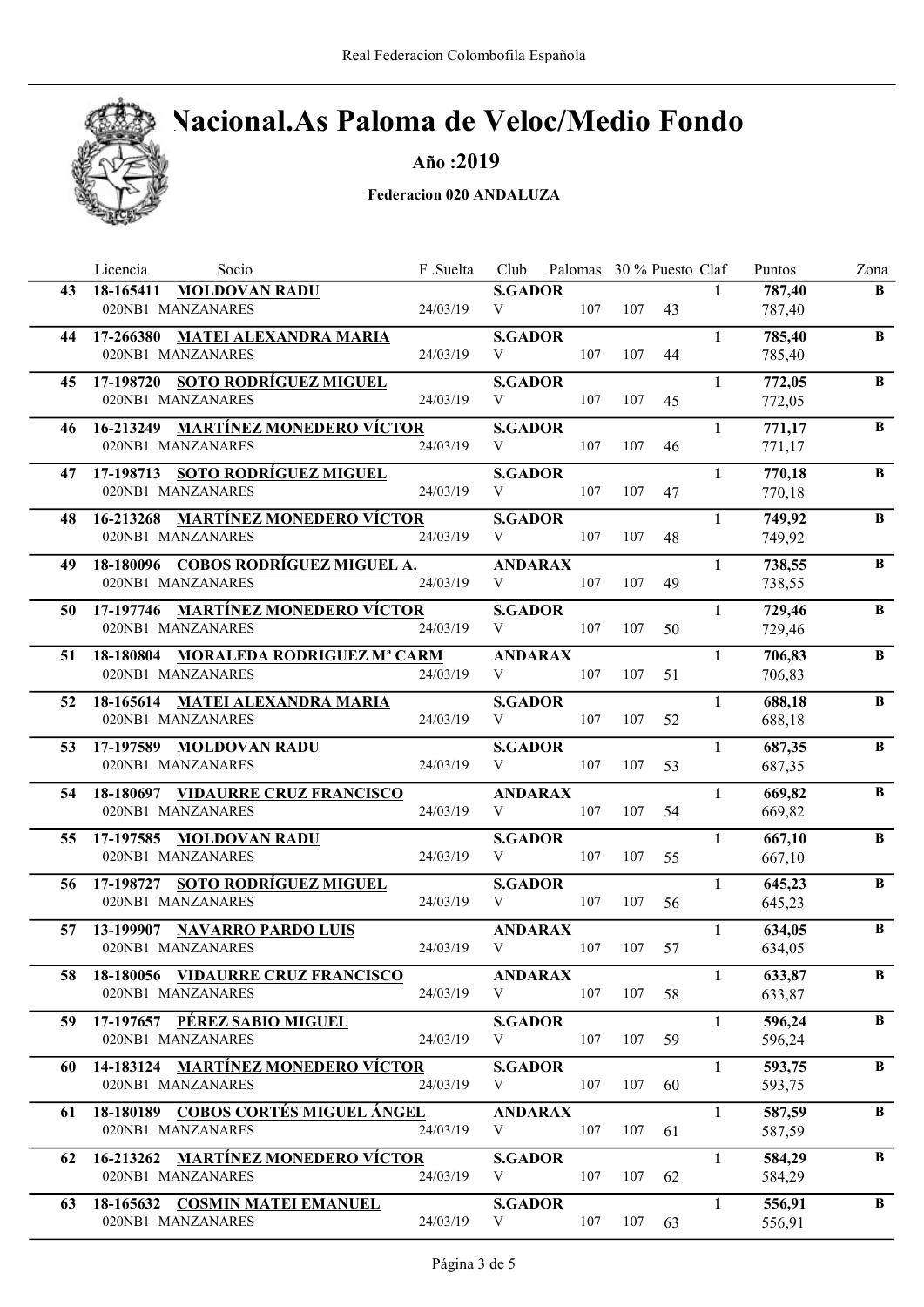## Nacional.As Paloma de Veloc/Medio Fondo

Año :2019

|    | Licencia<br>Socio                                         | F .Suelta | Club                | Palomas 30 % Puesto Claf |     |    |              | Puntos           | Zona         |
|----|-----------------------------------------------------------|-----------|---------------------|--------------------------|-----|----|--------------|------------------|--------------|
| 64 | 15-217333 MARTÍNEZ MONEDERO VÍCTOR                        |           | <b>S.GADOR</b>      |                          |     |    | $\mathbf{1}$ | 525,68           | B            |
|    | 020NB1 MANZANARES                                         | 24/03/19  | V                   | 107                      | 107 | 64 |              | 525,68           |              |
| 65 | 17-198661 PÉREZ SABIO MIGUEL                              |           | <b>S.GADOR</b>      |                          |     |    | $\mathbf{1}$ | 518,95           | $\bf{B}$     |
|    | 020NB1 MANZANARES                                         | 24/03/19  | V                   | 107                      | 107 | 65 |              | 518,95           |              |
| 66 | 17-197230 MATEI ALEXANDRA MARIA                           |           | <b>S.GADOR</b>      |                          |     |    | $\mathbf{1}$ | 505,86           | B            |
|    | 020NB1 MANZANARES                                         | 24/03/19  | V                   | 107                      | 107 | 66 |              | 505,86           |              |
| 67 | 18-180036 COBOS RODRÍGUEZ MIGUEL A.                       |           | <b>ANDARAX</b>      |                          |     |    | $\mathbf{1}$ | 492,64           | $\bf{B}$     |
|    | 020NB1 MANZANARES                                         | 24/03/19  | V                   | 107                      | 107 | 67 |              | 492,64           |              |
|    |                                                           |           |                     |                          |     |    |              |                  |              |
| 68 | 18-180586 MORALEDA RODRIGUEZ Mª CARM<br>020NB1 MANZANARES | 24/03/19  | <b>ANDARAX</b><br>V | 107                      | 107 | 68 | $\mathbf{1}$ | 489,26<br>489,26 | B            |
|    |                                                           |           |                     |                          |     |    |              |                  |              |
| 69 | 16-213309 PÉREZ SABIO MIGUEL                              |           | <b>S.GADOR</b>      |                          |     |    | $\mathbf{1}$ | 426,68           | B            |
|    | 020NB1 MANZANARES                                         | 24/03/19  | V                   | 107                      | 107 | 69 |              | 426,68           |              |
| 70 | 17-197531 MOLDOVAN RADU                                   |           | <b>S.GADOR</b>      |                          |     |    | $\mathbf{1}$ | 407,80           | B            |
|    | 020NB1 MANZANARES                                         | 24/03/19  | V                   | 107                      | 107 | 70 |              | 407,80           |              |
| 71 | 17-197116 MATEI ALEXANDRA MARIA                           |           | <b>S.GADOR</b>      |                          |     |    | $\mathbf{1}$ | 397,04           | $\, {\bf B}$ |
|    | 020NB1 MANZANARES                                         | 24/03/19  | V                   | 107                      | 107 | 71 |              | 397,04           |              |
| 72 | 18-180062 COBOS RODRÍGUEZ MIGUEL A.                       |           | <b>ANDARAX</b>      |                          |     |    | $\mathbf{1}$ | 373,23           | $\bf{B}$     |
|    | 020NB1 MANZANARES                                         | 24/03/19  | V                   | 107                      | 107 | 72 |              | 373,23           |              |
| 73 | 16-213332 PÉREZ SABIO MIGUEL                              |           | <b>S.GADOR</b>      |                          |     |    | $\mathbf{1}$ | 369,06           | $\, {\bf B}$ |
|    | 020NB1 MANZANARES                                         | 24/03/19  | V                   | 107                      | 107 | 73 |              | 369,06           |              |
|    |                                                           |           |                     |                          |     |    |              |                  |              |
|    | 74 16-213324 PÉREZ SABIO MIGUEL<br>020NB1 MANZANARES      | 24/03/19  | <b>S.GADOR</b><br>V | 107                      | 107 | 74 | $\mathbf{1}$ | 364,43           | B            |
|    |                                                           |           |                     |                          |     |    |              | 364,43           |              |
| 75 | 17-197270 MATEI ALEXANDRA MARIA                           |           | <b>S.GADOR</b>      |                          |     |    | $\mathbf{1}$ | 361,46           | B            |
|    | 020NB1 MANZANARES                                         | 24/03/19  | V                   | 107                      | 107 | 75 |              | 361,46           |              |
| 76 | 15-218787 COSMIN MATEI EMANUEL                            |           | <b>S.GADOR</b>      |                          |     |    | $\mathbf{1}$ | 349,15           | B            |
|    | 020NB1 MANZANARES                                         | 24/03/19  | V                   | 107                      | 107 | 76 |              | 349,15           |              |
| 77 | 17-230726 NAVARRO PARDO LUIS                              |           | <b>ANDARAX</b>      |                          |     |    | $\mathbf{1}$ | 299,65           | B            |
|    | 020NB1 MANZANARES                                         | 24/03/19  | V                   | 107                      | 107 | 77 |              | 299,65           |              |
| 78 | 17-198977 SOTO RODRÍGUEZ MIGUEL                           |           | <b>S.GADOR</b>      |                          |     |    | $\mathbf{1}$ | 294,51           | $\, {\bf B}$ |
|    | 020NB1 MANZANARES                                         | 24/03/19  | V                   | 107                      | 107 | 78 |              | 294,51           |              |
| 79 | 17-197009 MATEI ALEXANDRA MARIA                           |           | <b>S.GADOR</b>      |                          |     |    | $\mathbf{1}$ | 287,71           | B            |
|    | 020NB1 MANZANARES                                         | 24/03/19  | V                   | 107                      | 107 | 79 |              | 287,71           |              |
|    |                                                           |           |                     |                          |     |    |              |                  |              |
| 80 | 16-214150 MATEI ALEXANDRA MARIA                           |           | <b>S.GADOR</b>      |                          |     |    | $\mathbf{1}$ | 267,98           | B            |
|    | 020NB1 MANZANARES                                         | 24/03/19  | V                   | 107                      | 107 | 80 |              | 267,98           |              |
| 81 | 17-269375 COSMIN MATEI EMANUEL                            |           | <b>S.GADOR</b>      |                          |     |    | $\mathbf{1}$ | 255,78           | B            |
|    | 020NB1 MANZANARES                                         | 24/03/19  | V                   | 107                      | 107 | 81 |              | 255,78           |              |
| 82 | 17-230759 NAVARRO PARDO LUIS                              |           | <b>ANDARAX</b>      |                          |     |    | $\mathbf{1}$ | 251,64           | B            |
|    | 020NB1 MANZANARES                                         | 24/03/19  | V                   | 107                      | 107 | 82 |              | 251,64           |              |
| 83 | 18-180257 COBOS CORTÉS MIGUEL ÁNGEL                       |           | <b>ANDARAX</b>      |                          |     |    | 1            | 241,42           | B            |
|    | 020NB1 MANZANARES                                         | 24/03/19  | V                   | 107                      | 107 | 83 |              | 241,42           |              |
|    |                                                           |           |                     |                          |     |    |              |                  | B            |
| 84 | 18-182968 COBOS RODRÍGUEZ MIGUEL A.<br>020NB1 MANZANARES  | 24/03/19  | <b>ANDARAX</b><br>V | 107                      | 107 | 84 | $\mathbf{1}$ | 239,25<br>239,25 |              |
|    |                                                           |           |                     |                          |     |    |              |                  |              |